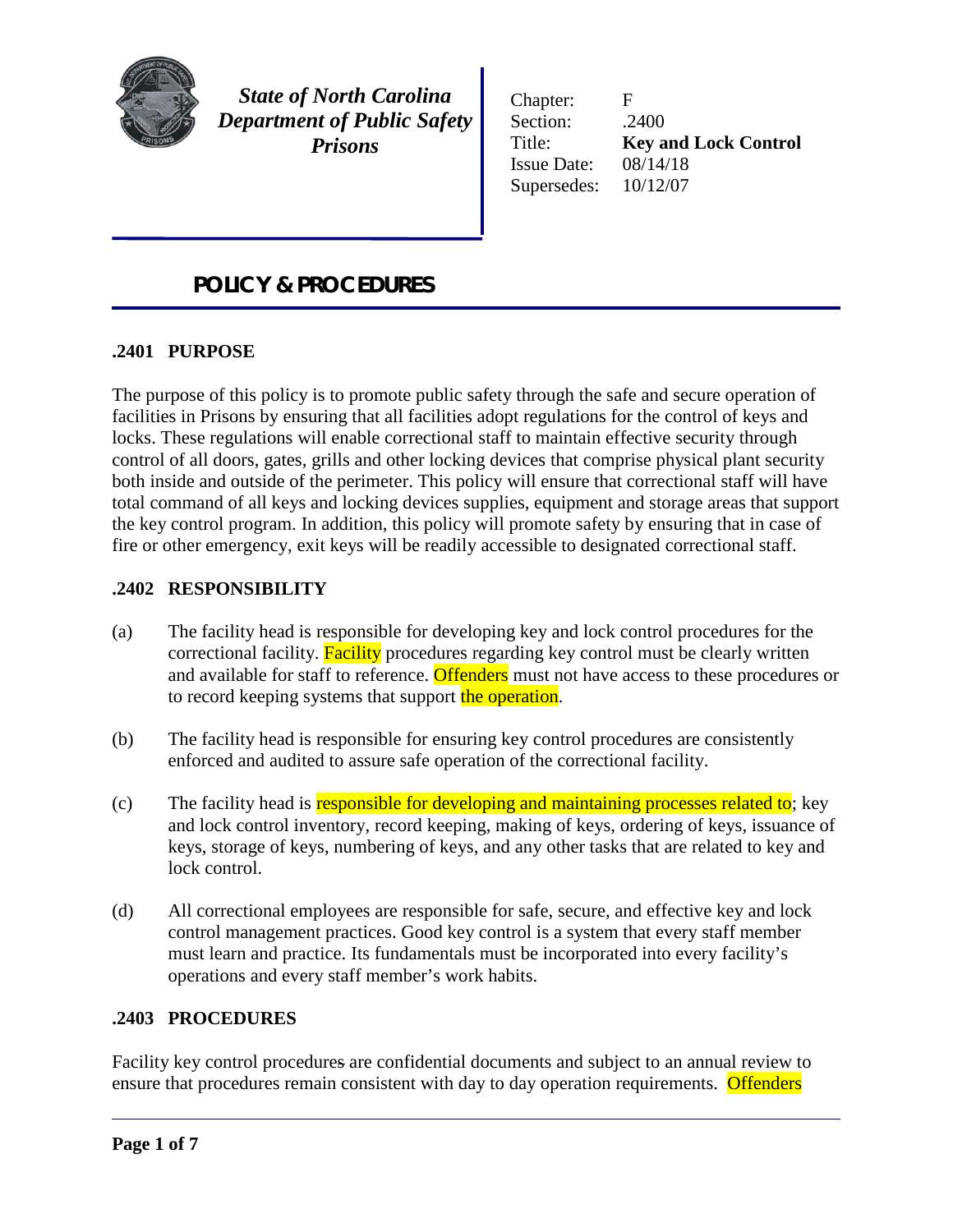should not be permitted to establish any base of information about the facility's key control system or locking devices. Facility key control procedures must contain the following elements:

- (a) Descriptions and Categories of Keys Procedures must clearly define various categories of keys used in the facility so that staff is aware of different accountability requirements for each category. Key categories generally include the following:
	- (1) **Master Keys:** Cut so that one key may actuate more than one locking device in a series of locks from a single manufacturer.
	- (2) **Security Keys**: In the possession of unauthorized persons, these could facilitate an escape or jeopardize the security of the institution, or the safety of employees, visitors, or **offenders**. Immediate remedial action is necessary if a security key is lost, compromised, or missing. Only certified staff shall be issued and use security keys.
	- (3) **Emergency Keys**. Keys maintained on key rings and kept separate from all regular-issue keys. They provide prompt access to all parts of the institution during fires, disturbances, evacuation, or other urgent situations. Only certified staff shall be issued and use emergency keys.
	- (4) **Restricted Keys:** Allow access to sensitive areas of the institution. Special authorization must be obtained before they are issued to anyone other than the employee designated to draw them on a regular basis. Except as defined in .2403 (d) (7) of this policy. Only certified staff shall be issued and use restricted keys.
	- (5) **Non-security Keys:** Do not require immediate security response if lost or stolen.
	- (6) **Vehicle Keys**: Typically operates state owned vehicles including tractors and other specialized machines located inside or outside the perimeter of the facility.
	- (7) **Inactive Keys:** Keys no longer used but which are retained as spares and backups for active locks or spare locks. These are also keys maintained separately for other purposes, including storage for other institutions within the system.
	- (8) **Pattern Keys:** Keys from which all other keys for a particular lock or series of locks are cut. They are maintained separately from all other spare or blank keys.
- (b) Key Issue System Facility key control procedures must include a description of the key issue system. The key issue system should describe centralized points from which keys are issued with the centralized location being secure and not accessible to **offenders**. The system must require employee accountability as keys are issued from a central location or exchanged between employees as post assignments are changed. The key issue system should accommodate at least the following: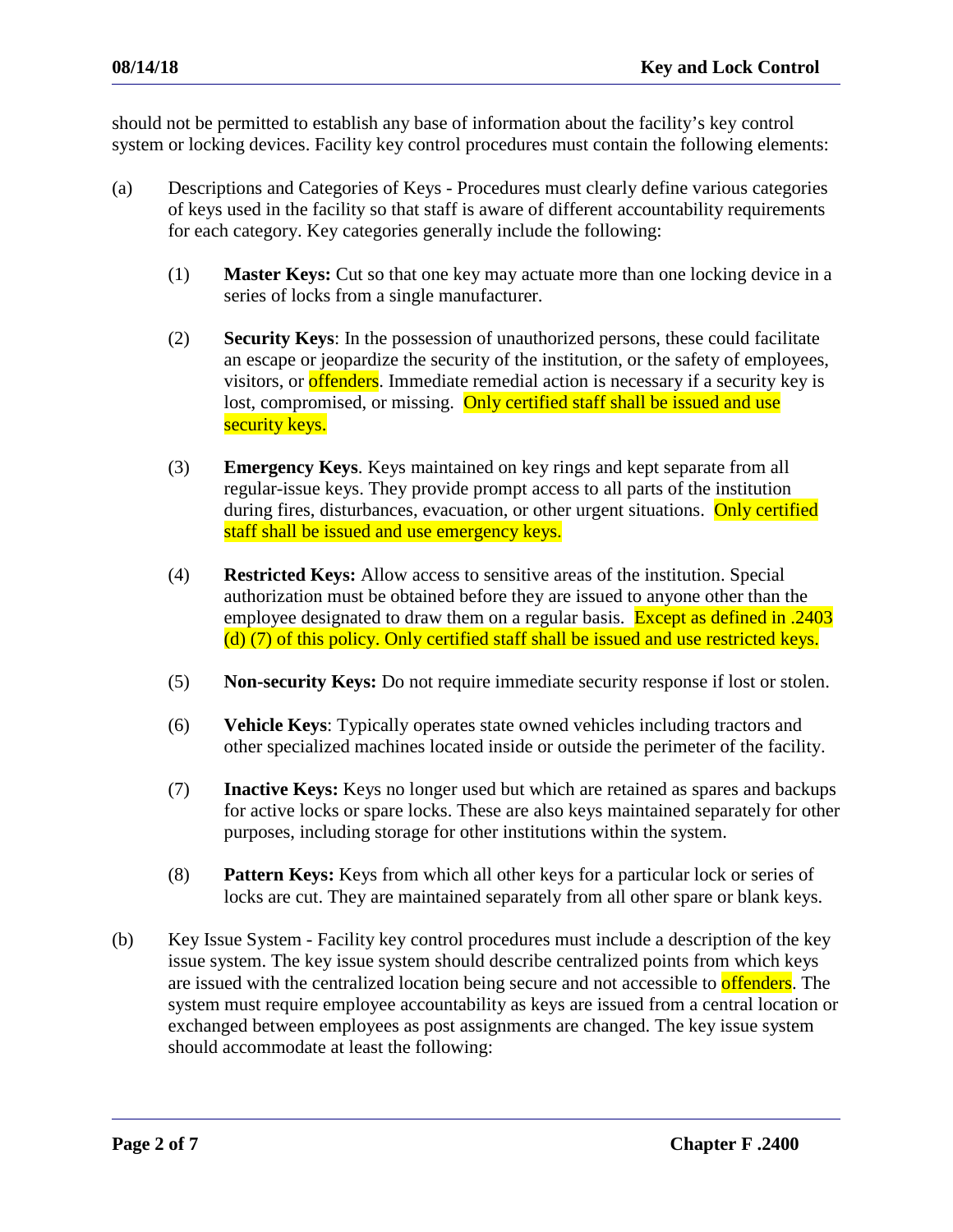- (1) Key Boards as required;
- (2) Separate handling of state vehicle keys;
- (3) Provisions for the permanent issue to an individual or to a post of selected keys;
- (4) Actions required by employees who lose or break keys;
- (5) Compatibility of key issue procedures with respective post orders, and
- (6) A Key Issue Log.
- (c) Key Handling Procedures should specify appropriate methods of handling of keys by correctional staff. Key handling procedures should include at least the following:
	- $(1)$  Keys should be carried and used as inconspicuously as possible, concealed in a pocket or discreetly secured to a belt. Keys should be kept out of the view of offenders.
	- $(2)$  Keys must be securely carried at all times.
	- (3) For accountability purposes all keys shall be checked and logged when keys are **issued** or passed from one employee to another, to include keys passed temporally;
	- (4) Staff must avoid any reference to key numbers and other identifying information in the presence of **offenders**;
	- (5) Keys must never be thrown or slid from one point to another across a desk or floor. Staff shall physically pass keys from one employee to another;
	- (6) Keys should never be left in locks or used to lift or pull open a lockable door;
	- (7) Force should not be used to operate locks, If the lock does not function easily, it should be reported and repaired, and
	- (8) Offenders shall never be allowed to handle security keys. Offender management of handling any other keys should be minimized to the greatest extent possible.
- (d) Restricted Keys Use Restricted key use procedures shall be established. Restricted keys shall be issued as needed only, rather than on a permanent basis. Restricted key use procedures should apply to the following sections of the facility:
	- (1) Armory and/or gun locker;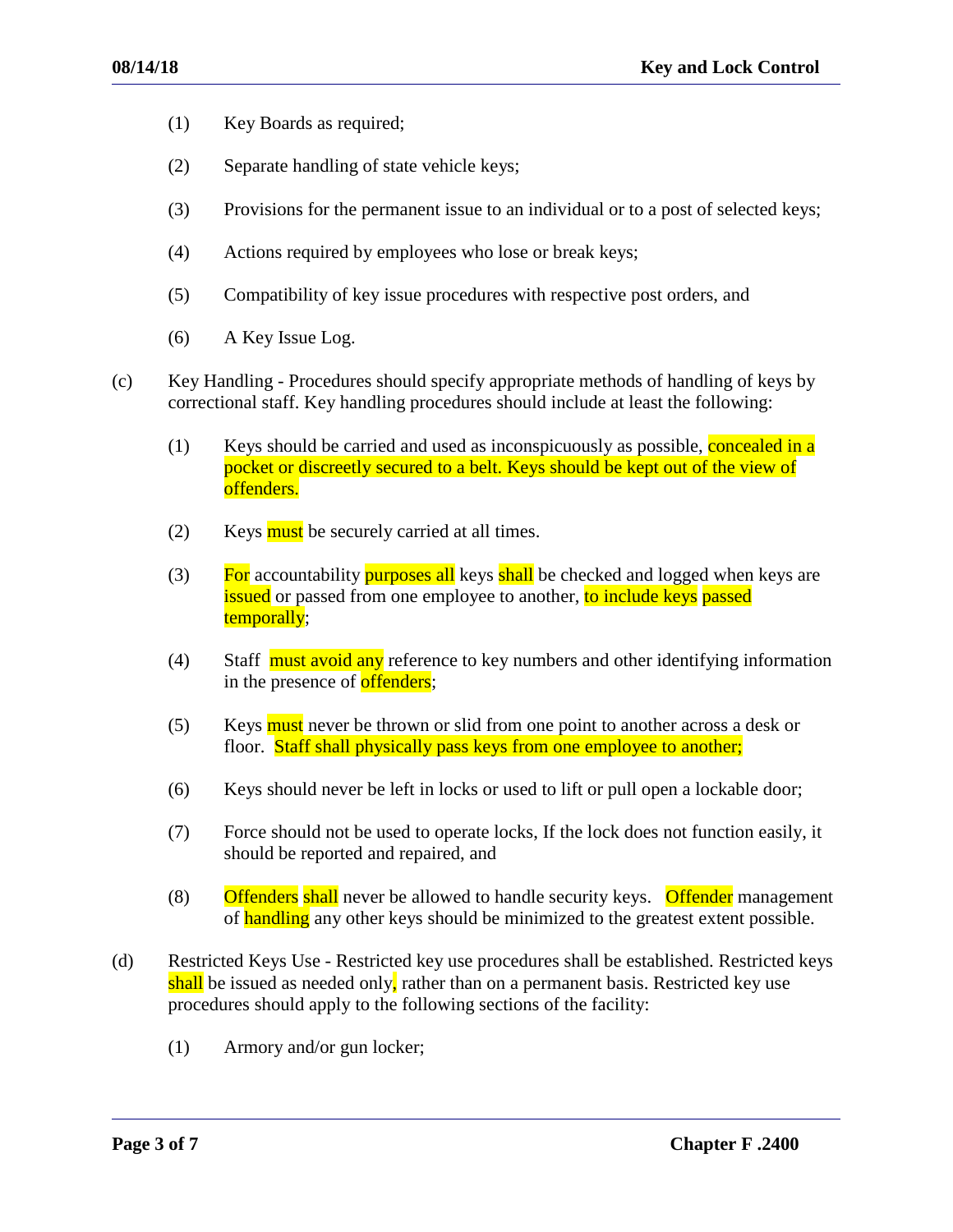- (2) Offender Records Office;
- (3) Property storage rooms;
- (4) Personnel records storage areas;
- (5) Lock shop or other key or lock storage areas;
- (6) Other areas designated by the facility head as having special security requirements;
- (7) Drug Storage:
	- (A) Licensed Pharmacy G.S. 9 85.6 (ACCESS TO DRUG INVENTORY) requires that a licensed pharmacy manager shall have complete authority and control of all keys to locked drug cabinets in the pharmacy. The pharmacy manager is accountable to provide security and placing reasonable restrictions on access to the pharmacy area.
	- (B) Drug Cabinets Correctional health care professionals are authorized for the permanent issue of keys to locked drug cabinets and locked drug storage boxes.

Keys to the above areas should be issued only to authorized staff and only after supervisory approval. A specific record shall be required to document the issue of restricted keys.

- (e) Emergency Key System Key control procedures shall provide for clear instructions pertaining to the handling of emergency keys. Emergency key procedures should include at least the following:
	- (1) Maintenance of emergency keys in a separate section or separate key board than other keys;
	- (2) A duplicate set of emergency keys to be kept in an outside armory or tower;
	- (3) The rotation of emergency keys to ensure that they are serviceable at all times;
	- (4) Regular use of emergency keys in emergency locking devices to ensure serviceability of locking devices at all times;
	- (5) Assignment of emergency keys to staff necessary to affect timely evacuation of dormitory housing areas, and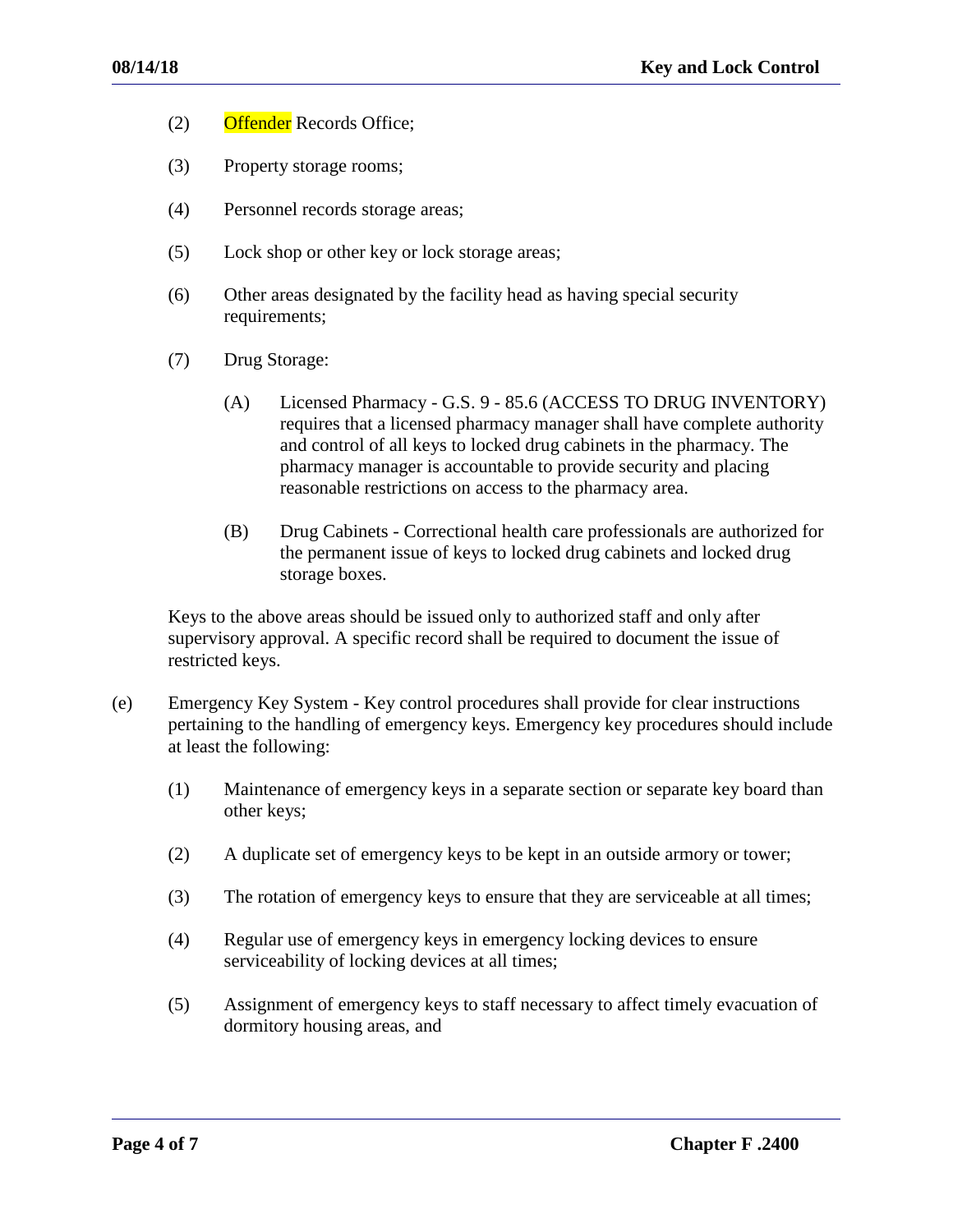- $(6)$  A method of coding or identifying emergency keys, such as notching, should be implemented for quick identification by sight or touch during emergency or low light situations.
- (f) Key Inventory Key control procedures must provide for a current inventory of all keys and key blanks. The maintenance of this inventory will be the responsibility of the key and lock control officer. The key and lock control officer will document the inventory on a monthly basis. Any and all changes affecting the inventory in any manner must be authorized by the **facility head or designee. Changes in inventory**, lock deployment, or key utilization must be immediately documented in the related records. Keys, key blanks, and locks will be inventoried as to number, date issued out, ring location, etc. Keys or locks that are damaged or no longer in use must be removed from the key and lock inventory and properly disposed. All key rings must have an identifying tag indicating both the key ring inventory number and the number of keys on the ring. The facility head must ensure a procedure is in place that identifies and inventories, on an annual basis any keys that are permanently assigned to any staff member. Staff members who are issued keys must have an operational need, based on work or post assignment. Perpetual inventories of key blanks and other critical items will be maintained, and documentation completed as items are added or removed from the inventory.
- (g) Record Keeping Key control procedures require accurate records of key and locking devices. A key control record system should include at least the following:
	- (1) Inventory of all keys and key blanks;
	- (2) Appropriate key issuance logs;
	- (3) Records of lost, damaged or replaced locks and keys;
	- (4) Continuous records of facility keying systems so that rationale for keying schemes and modification to keying schemes is available for review;
- (h) Auditing Facility key control procedures must require that a yearly audit be performed by the facility head. Annual audits must be reviewed and approved by Region Directors or their designee. A comprehensive audit of the key control program will be conducted annually by a central audit unit.
- (i) Training Key control procedures require thorough staff training. The facility head or designee shall ensure that correctional staff receives the required initial training and annual refresher training. Training priorities should be provided to supervisory personnel and control center officers and other staff who are regularly involved in the issuance and management of keys. Monthly, emergency drills is shall be conducted in which a designated emergency exit key is called for and staff are required to produce the key and open the emergency exit within a reasonable and timely manner. This drill must be documented in the Incident Management System.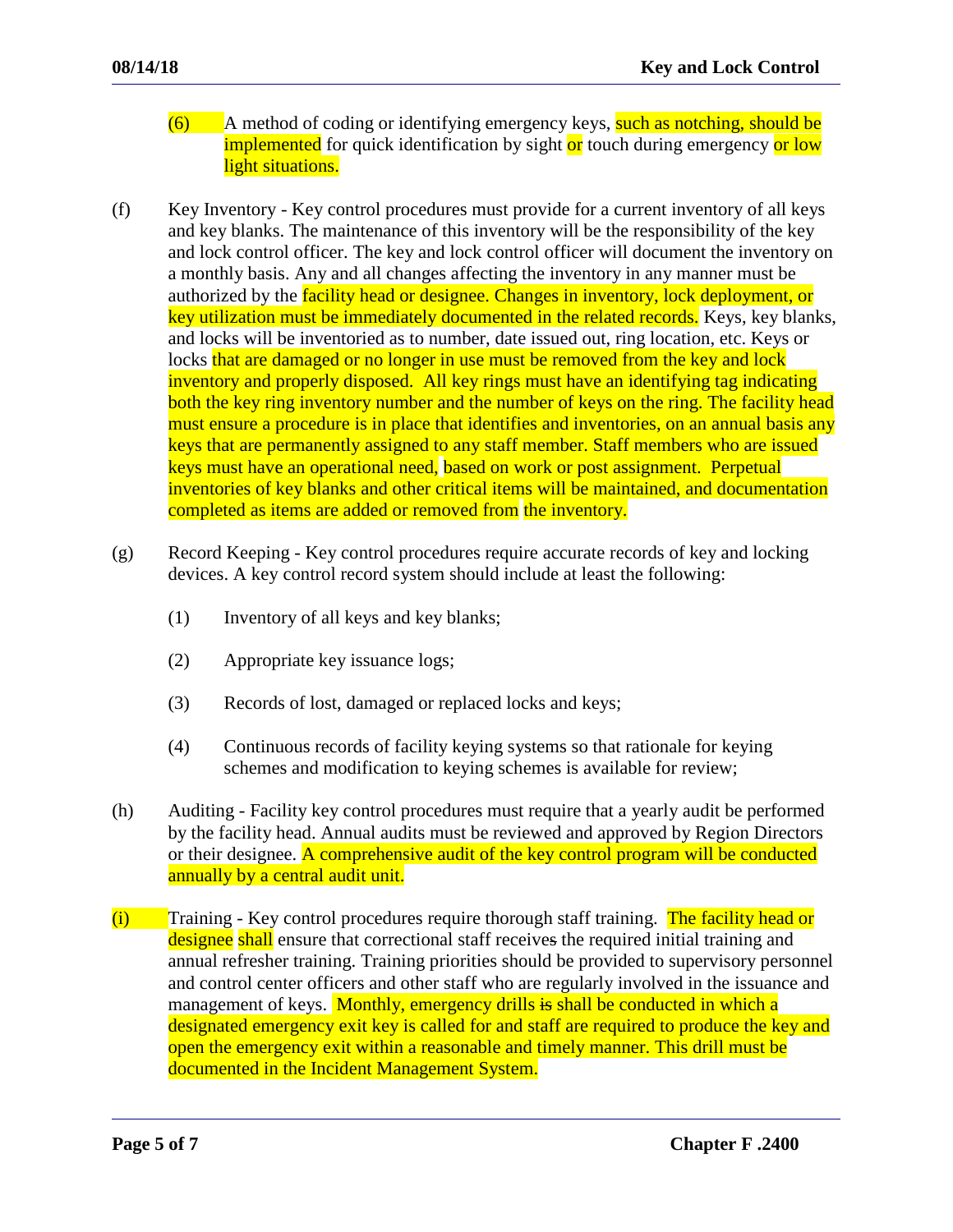#### **.2404 OTHER REQUIREMENTS**

- (a) Each facilities key control procedures must include operational procedures to be followed in the event of a:
	- (1) Lost key ring.
	- (2) Lost individual key.
	- (3) Broken key.
	- (4) Broken lock.
	- (5) Lock changes.
- (b) All facilities will establish procedures that require employee responsibility and accountability for the management and control of their personal keys.
- (c) An employee taking a key away from the facility inadvertently shall be contacted and required to return the key to the **facility** promptly. Any employee who discovers that he or she has taken a key from the facility shall immediately notify the facility and return the key.
- (d) Security locks and doors when not in use will be locked at all times. Security padlocks shall never be left hanging without being locked closed in a manner that it cannot be removed.
- (e) Any lock shops that are developed as a result of key control procedures should be located outside the secure perimeter so that offenders have no access to them.
- (f) When security keys are lost or misplaced, proper security precautions must be taken to preclude use of the keys for unauthorized access or escape from the facility by **offenders**.
- (g) The facility head is responsible for the security of the facility's safe combination(s).
- (h) Key control procedures must be compatible with facility emergency plans in order to expedite staff response to emergency circumstances.
- (i) Offenders' visitors should be discouraged from bringing personal keys into the facility.
- (j) All key rings must be soldered or otherwise properly secured to prevent removal or loss of keys or identifying information. The use of key fobs is prohibited.